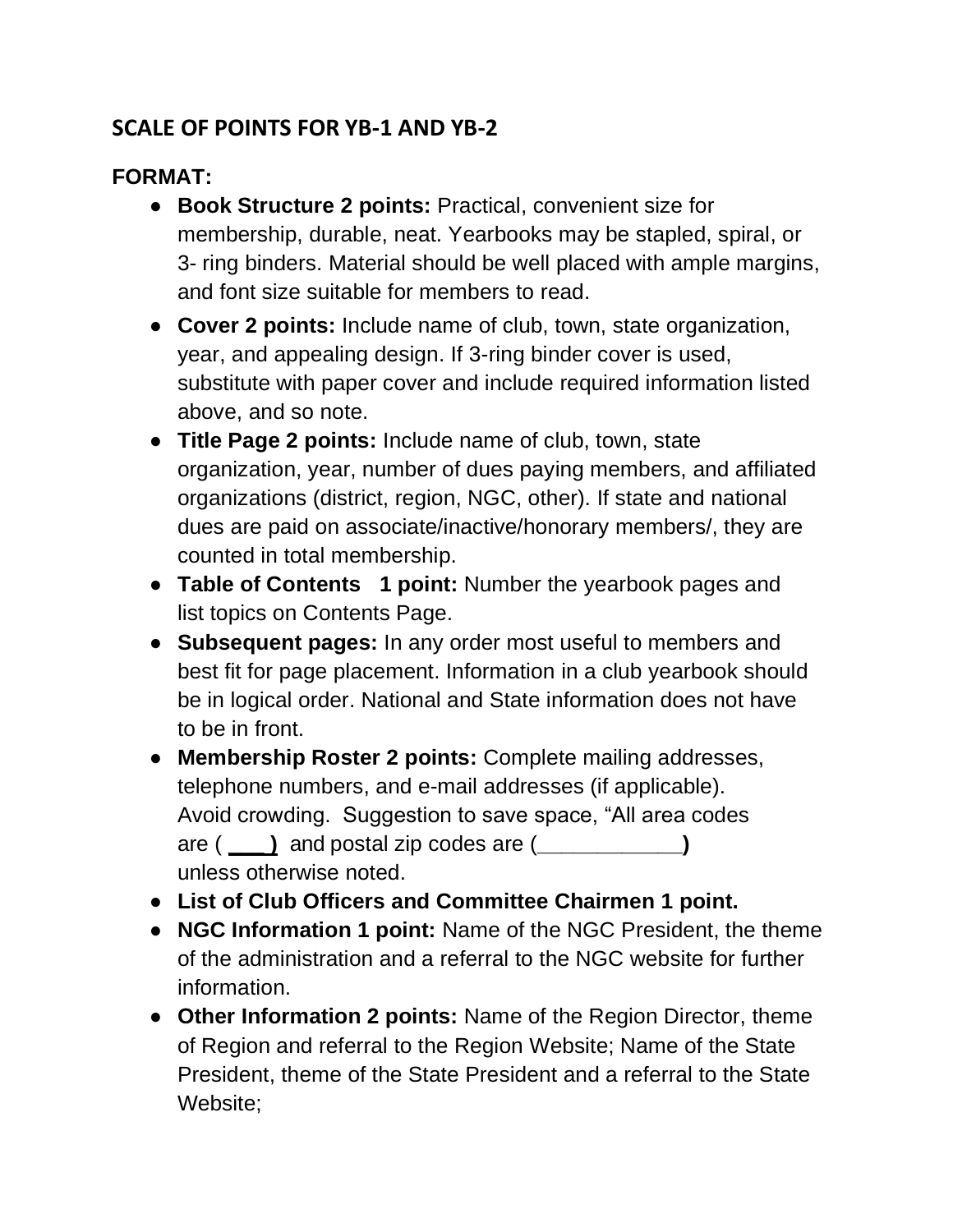- **Calendar of Events 2 points:** List dates and locations for district/state/region/national meetings and events to encourage members to attend and to eliminate the setting of conflicting dates.
- **Programs:** Topics should cover a variety of NGC goals and objectives such as Birds, Blue Star Memorials, Butterflies, Conservation, Environment, Floral Design, Horticulture Therapy, Horticulture, Design, etc.)
- 1. Meets minimum number of meetings required by state (3 points)
- 2. List date and time of meeting, location with address (3 points)
- 3. List name of speaker/s, qualifications (brief), program title (4 points)
- 4. Variety of program topics (theme not required) (14 points)
- (A) Variety of styles of programs (lectures, tours, etc.) (12 points)
- (B) Variety of speakers (specialists, members, etc.) (14 points)

## **PROJECTS:**

Projects involve actual membership participation that benefit the community and further NGC Goals and Objectives. Some fundraisers (sale of bulbs, bedding plants, herbs, etc.) may help to beautify the community, as well as produce revenue for clubs. Some fundraisers may help promote NGC Member Services as well as publicize our organization and goals. Certain social activities may lead to membership increase. State such in descriptions.

- **1.** List Continuing and New Projects (a club is not required to have new projects. **(15 points)**
- **2.** Give brief word description of projects: Include location, name of chairman, how members participate, list of donations if applicable, in- kind donations if applicable, plans for maintenance if applicable, etc. **(20 points)**

**Options:** (No points given) Could fill available space. Some clubs include bylaws, budget, fundraising, roll call, former club presidents. Club theme: If theme is used, it should be evident throughout the book. Themes may be interpreted with monthly program topics and/or titles, graphics, quotes.